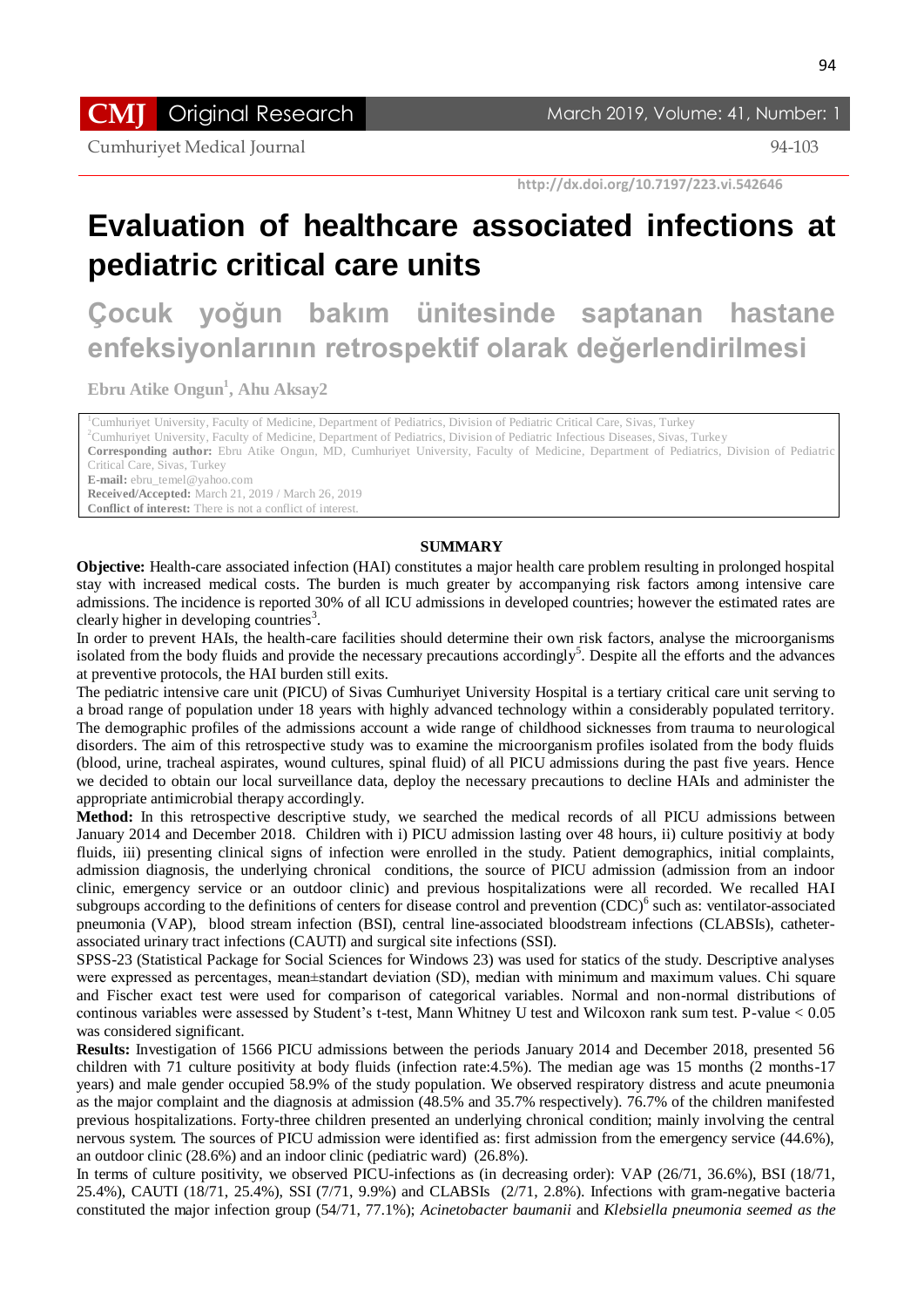*most frequent isolated microorganisms (*25.3% and 14.1%). Fungi infections incapsulated 12.6% of the infections overall. Amog the thirty (42.2%) antibiotic resistant-culture positivity, carbapenem resistant and ESBL positive bacteria occured as the common strains (21.1% and 12.7% respectively). We observed Carbapenem resistant strains mostly at SSI (5/15, 33.3%), while ESBL positive strains were developed at BSI and CAUTI.

In terms of ventilator-associated events, the mean intubation length was 17.5±5.4 days. *Pseudomonas aeruginosa* ve *Acinetobacter baumanii* were the most common bacterias reproduced at tracheal aspirates. For the resistance strains, Colistin–resistant *Acinetobacter baumanii* demonstrated the most prominent resistant strain at a rate of 50%, followed by Carbapenem-resistant strains (15.4%). Colistin-resistant strains seemed to have an escalating trend especially in 2018, on the contrary the frequency of carbapenem-resistant strains have declined over ther years.

Length of PICU stay and hospitalization were  $38.1 \pm 27.6$  days and  $42.2 \pm 27.6$  days respectively. Twelve children died of infections (21.4%). Age less than five years and higher PRISM-3 scores were associated with mortality ( $p=0.004$  and p<0.001). Those who died had longer intubation, PICU stay and hospitalization periods with significant nasogastric tube insertion rates (in following order, p=0.007, p=0.010, p=0.045, p=0.001).

**Conclusions:** Health-care associated infections remain to be a major problem all around the world. What we can do to overcome this challenge is, to initiate local survaillance protocols, educate the health-care stuff on hand hygiene, enforce appropriate isolation tactics and practice wise antibotic administration.

**Keywords**: Health-care associated infection, pediatric critical care, ventilator-associated pneumonia, central lineassociated bloodstream infections, catheter-associated urinary tract infections

#### **ÖZET**

**Amaç:** Hastane enfeksiyonları (HE), hastalarda hastaneye başvuru anında veya inkübasyon döneminde olmayan, hastaneye başvurularından 48-72 saat sonra gelişen enfeksiyonlar olarak tanımlanmaktadır. Bu çalışmada çocuk yoğun bakım ünitemizin HE açısından lokal sürveyans verilerinin elde edilmesi, HE sıklığının azaltılması ve uygun tedavinin gecikmeden uygulanabilmesi amaçlanmıştır.

**Yöntem:** Sivas Cumhuriyet Üniversitesi Hastanesi Çocuk Yoğun Bakım(ÇYB) servisine Ocak2014-Aralık2018 tarihleri arasında yatan hastaların geriye dönük dosyaları incelendi. HE tanımlamaları "Centers for Disease Control and Prevention" kriterlerine göre değerlendirildi.

**Bulgular:** Çalışma süresince yatmış olan 1566 hastanın (7651 yoğun bakım yatış günü) toplam 56"sında, 71 HE saptandı (enfeksiyon hızı:%4.5). Ortanca yaş 15 ay (2ay-17yaş), E/K:1.43 olarak gözlendi. Solunum sıkıntısı ve pönomoni en sık başvuru şikâyetini ve yatış tanısını oluşturdu (%48.5,%35.7). HE yeri olarak, azalan sıklıkla VİO (26/71, %36.6), KDE (18/71, %25.4), ÜSE (18/71, %25.4), CAE (7/71, %9.9), SVK-KDE (2/71, %2.8) görüldü. Gram negatif bakteri enfeksiyonlarının belirgin olduğu çalışmada (54/71, %77.1), Acinetobacter baumanii ve Klebsiella pneumonia en sık bakteriyel etkenlerdi (%25.3, %14.1). Çalışmamızda funguslar HE"nin %12.6"sından sorumlu bulundu. Antibiyotik direncinin 30 kültür üremesinde var olduğu (%42.2), karbapenem direnci (%21.1) ile ESBL (%12.7) pozitif bakteri oranının en sık iki antibiyotik direncini oluşturduğu gözlendi. On iki hasta enfeksiyona ikincil sebeplerden eksitus oldu (HE mortalite oranı: %21.4). Eksitus olan hastaların 5 yaşından küçük, yüksek PRISM skoruna, uzun entübasyon süresine, sık nazogastrik sonda uygulamasına, uzun yoğun bakım ve hastane yatış sürelerine sahip oldukları görüldü (sırasıyla p=0. 004, p<0.001, p=0.007, p=0.001, p=0.010, p=0.045).

**Sonuç:** Hastane enfeksiyonları, hastane yatış süresini uzatan, tedavi maliyetleri ile morbidite ve mortalitesi yüksek olan enfeksiyonlardır. İnvazif girişimlerin yoğun olduğu, kritik hasta takibinin yapıldığı çocuk yoğun bakım servislerinde ise, diğer risk faktörlerinin de eklenmesi ile HE riski ve sıklığı belirgin olarak artar. Bu nedenle yoğun bakım ünitelerinde sürveyans çalışmaları yapılarak uygun tedavinin başlanması sağlanmalı ve gereksiz invaziv girişimleri azaltarak hastane enfeksiyonu nedeniyle oluşan morbidite ve mortalite azaltılmalıdır.

**Anahtar sözcükler**: Çocuk yoğun bakım, hastane enfeksiyonu, antibiyotik direnci

## **INTRODUCTION**

Health-care associated infection (HAI) constitutes a major health care problem resulting in prolonged hospital stay with increased medical  $costs<sup>1</sup>$ . The burden is much greater by [accompanying](https://tureng.com/tr/turkce-ingilizce/accompanying) risk factors among intensive care admissions<sup>2-4</sup>. The incidence is reported 30% of all ICU admissions in developed countries; however the estimated rates are clearly higher in developing countries<sup>3</sup>.

In order to prevent HAIs, the health-care facilities should determine their own risk factors, analyse

the microorganisms isolated from the body fluids and provide the necessary precautions accordingly<sup>5</sup>. Despite all the efforts and the advances at preventive protocols , the HAI burden still exits.

The pediatric intensive care unit (PICU) of Sivas Cumhuriyet University Hospital is a tertiary critical care unit serving to a broad range of population under 18 years with highly advanced technology within a considerably populated territory. The demographic profiles of the admissions account a wide range of childhood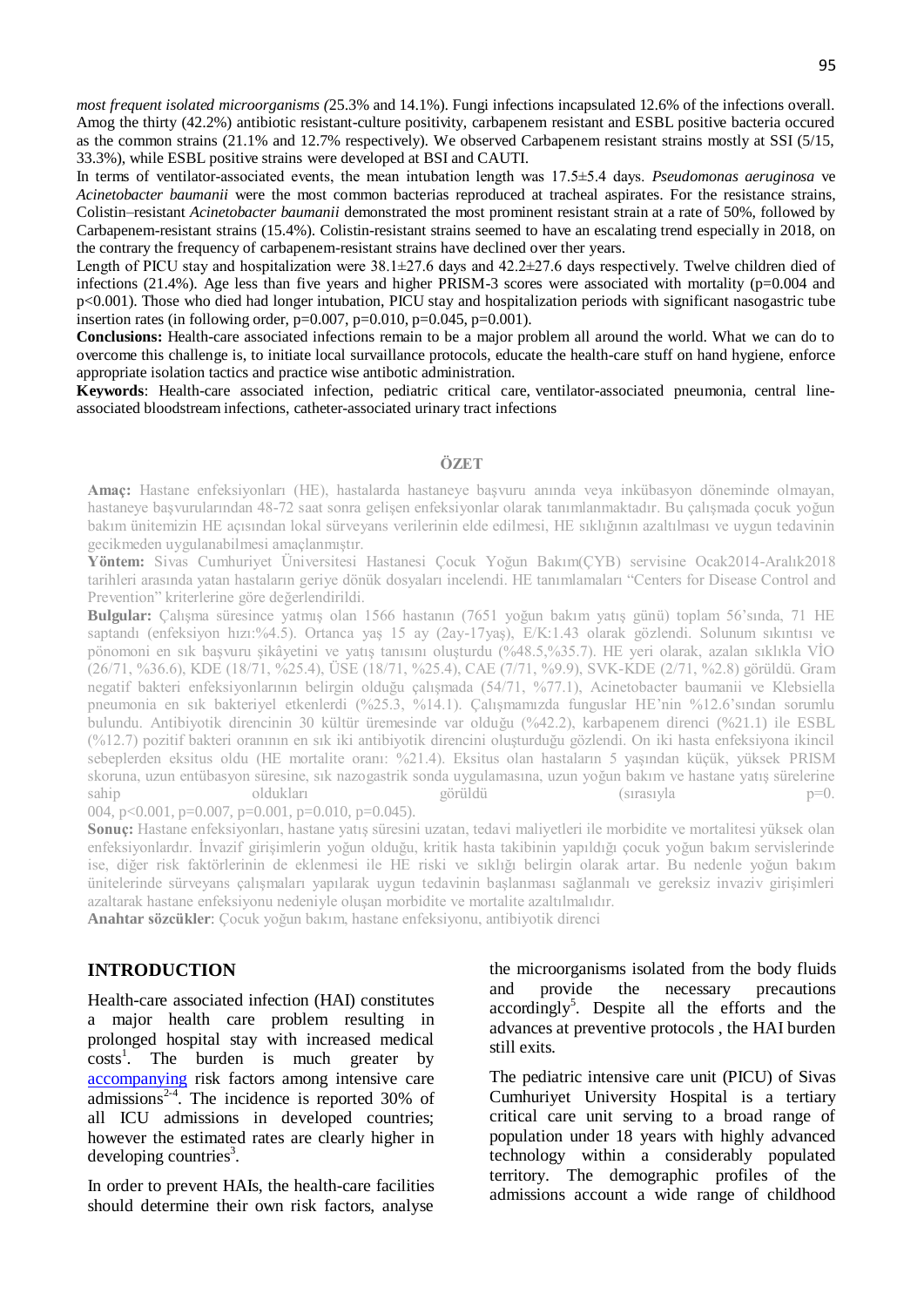sicknesses from trauma to neurological disorders. The aim of this retrospective study was to examine the microorganism profiles isolated from the body fluids (blood, urine, tracheal aspirates, wound cultures, spinal fluid) of all PICU admissions during the past five years. Hence we decided to obtain our local [surveillance](https://tureng.com/tr/turkce-ingilizce/surveillance) data, deploy the necessary precautions to decline HAIs and administer the appropriate antimicrobial therapy accordingly.

# **MATERIAL AND METHODS**

In this retrospective descriptive study, we searched the medical records of all PICU admissions between January 2014 and December 2018. Children with i) PICU admission lasting over 48 hours, ii) culture positiviy at body fluids, iii) presenting clinical signs of infection were enrolled in the study. Patient demographics, initial complaints, admission diagnosis, the underlying chronical conditions, the source of PICU admission (admission from an indoor clinic, emergency service or an outdoor clinic) and previous hospitalizations were all recorded. In case of multiple culture positiviy at different body fluids, each one of the isolated microorganisms were enlisted seperately (they were referred as children with multiple culture positivity). We recalled HAI subgroups according to the definitions of centers for disease control and prevention  $(CDC)^6$  such as: ventilator-associated pneumonia (VAP), blood stream infection (BSI), central line-associated bloodstream infections (CLABSIs), catheter-associated urinary tract infections (CAUTI) and surgical site infections (SSI). The microorganisms with antibotic resistance were categorized as: *methicillinresistant Staphylococcus aureus (MRSA), methicillin-resistant coagulase negative Staphylococcus (CoNS*), *bacteria producing extended-spectrum beta-lactamases (ESBL), Carbapenem-resistant bacteria*, and *Colistin-* *resistant Acinetobacter baumanii.* We determined the infection rate by dividing the number of culture-positive children to the total number of PICU admissions, then multiplied with 100.

We obtained approval of the noninvasive clinical research ethics committe of Sivas Cumhuriyet University.

SPSS-23 (Statistical Package for Social Sciences for Windows 23) was used for statics of the study. Descriptive analyses were expressed as percentages, mean±standart deviation (SD), median with minimum and maximum values. Chi square and Fischer exact test were used for comparison of categorical variables. Normal and non-normal distributions of continous variables were assessed by Student"s t-test, Mann Whitney U test and Wilcoxon rank sum test. P-value  $< 0.05$ was considered significant.

# **RESULTS**

Investigation of 1566 PICU admissions between the periods January 2014 and December 2018, presented 56 children with 71 culture positivity at body fluids (infection rate:4.5%). The median age was 15 months (2 months-17 years) and male gender occupied 58.9% of the study population. We observed respiratory distress and acute pneumonia as the major complaint and the diagnosis at admission (48.5% and 35.7% respectively). Table 1 represents the initial compliants and admission diagnosis. 76.7% of the children manifested previous hospitalizations. Forty-three children presented an underlying chronical condition; mainly involving the central nervous system (Table 2). The sources of PICU admission were identified as: first admission from the emergency service (44.6%), an outdoor clinic (28.6%) and an indoor clinic (pediatric ward)  $(26.8\%)$ .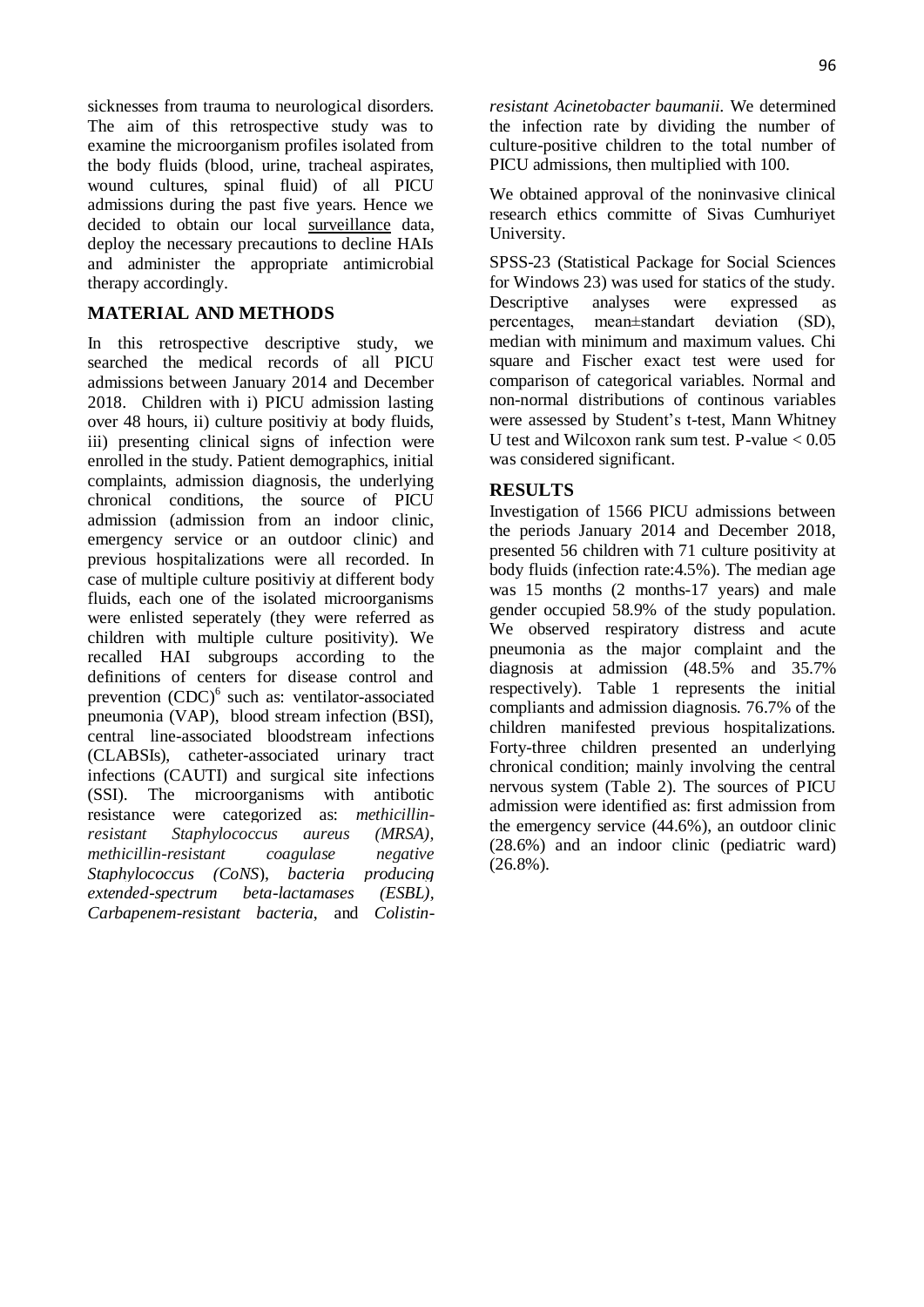| <b>Initial compliants</b>    | $n(66)^*$    | <b>Initial diagnosis</b>                                          | $n(56)*$    |
|------------------------------|--------------|-------------------------------------------------------------------|-------------|
| <b>Respiratory distress</b>  | 32 (48.5%)   | Acute pneumonia                                                   | 20 (35.7%)  |
| <b>Fever</b>                 | $12(18.2\%)$ | <b>Sepsis</b>                                                     | $9(16.0\%)$ |
| <b>Seizure</b>               | 11(16.7%)    | <b>Status epilepticus</b>                                         | 8 (14.3%)   |
| <b>Loss of consciousness</b> | $2(3.0\%)$   | Ventriculo-peritoneal shunt (VP)<br>dysfunction / shunt infection | $6(10.7\%)$ |
| <b>Trauma</b>                | $4(6.0\%)$   | Trauma / gunshot injury                                           | $5(8.9\%)$  |
| <b>Burns</b>                 | $2(3.0\%)$   | <b>Postoperative infection</b>                                    | $2(3.6\%)$  |
| <b>Gunshot injury</b>        | $1(1.5\%)$   | <b>Burns</b>                                                      | $2(3.6\%)$  |
| <b>Intoxicity</b>            | $1(1.5\%)$   | <b>Acute kidney failure</b>                                       | $1(1.8\%)$  |
| Inability to urinate         | $1(1.5\%)$   | Cardiomyopathy                                                    | $1(1.8\%)$  |
|                              |              | Soft tissue infection                                             | $1(1.8\%)$  |
|                              |              | <b>Intoxication (Suicide)</b>                                     | $1(1.8\%)$  |

**Table 1.** Initial complaints and the diagnosis of PICU admissions

*\*In case of multiple compliants, each one them were recorded and categorized seperately.*

**Table 2.** The underlying chronical conditions

|                                                | $(n=43)$   |
|------------------------------------------------|------------|
| Cerebral palsy / Epilepsy                      | 12 (27.9%) |
| <b>Hydrocephalus/ VP shunting</b>              | 14 (32.5%) |
| <b>Immune deficiency</b>                       | 6(10.7%)   |
| Cardiomyopathy                                 | $2(4.6\%)$ |
| <b>Chronic kidney failure</b>                  | $2(4.6\%)$ |
| <b>Congenital hydrops fetalis</b>              | $2(4.6\%)$ |
| <b>Metabolic disease</b>                       | $2(4.6\%)$ |
| <b>Genetic anomaly</b> (Pierre Robin syndrome) | $1(2.3\%)$ |
| Rheumatological disorder                       | $1(2.3\%)$ |
| <b>Gastrointestinal system disease</b>         | $1(2.3\%)$ |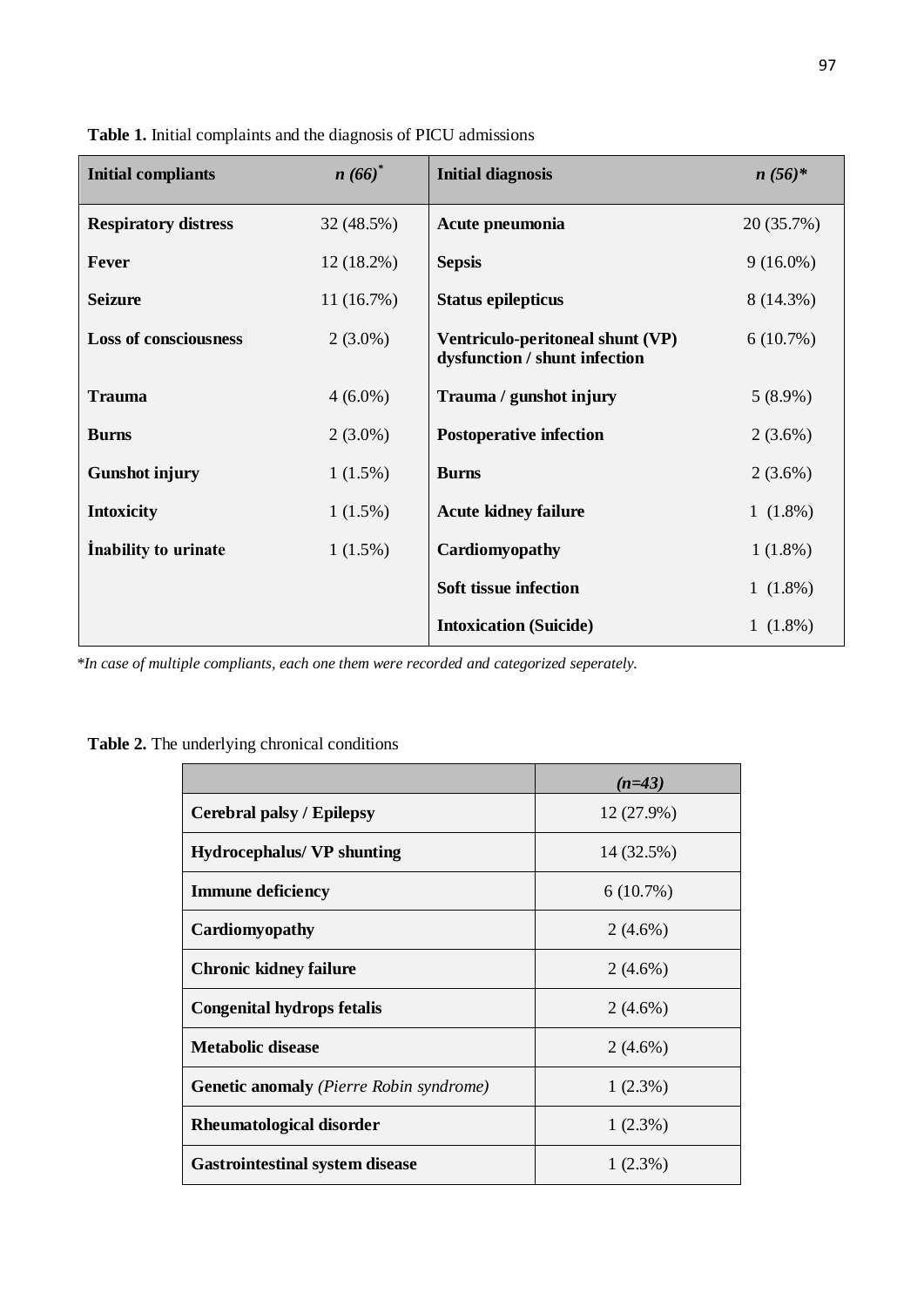In terms of culture positivity, we observed PICUinfections as (in decreasing order): VAP (26/71, 36.6%), BSI (18/71, 25.4%), CAUTI (18/71, 25.4%), SSI (7/71, 9.9%) and CLABSIs (2/71, 2.8%). Table 3 presents the microorganism isolated from the body fluids and the area of infection. Infections with gram-negative bacteria constituted the major infection group (54/71, 77.1%); *Acinetobacter baumanii* and *Klebsiella pneumonia seemed as the most frequent isolated microorganisms (*25.3% and 14.1%). Fungi infections incapsulated 12.6% of the infections overall.

Amog the thirty (42.2%) antibiotic resistantculture positivity, carbapenem resistant and ESBL positive bacteria occured as the common strains (21.1% and 12.7% respectively). We observed Carbapenem resistant strains mostly at SSI (5/15, 33.3%), while ESBL positive strains were developed at BSI and CAUTI (Table 3).

**Table 3.** The isolated microorganisms and the location of infections

| <b>Isolated microorganisms</b>      | <b>BSI</b>               | <b>CAUTI</b>             | <b>VAP</b>               | <b>SSI</b>               | <b>CLABSI</b>            | <b>Toplam</b> |  |
|-------------------------------------|--------------------------|--------------------------|--------------------------|--------------------------|--------------------------|---------------|--|
|                                     | $(n=18)$                 | $(n=18)$                 | $(n=26)$                 | $(n=7)$                  | $\overline{(n=2)}$       | n(71)         |  |
| <b>Bacterial infections</b><br>62   |                          |                          |                          |                          |                          | $(87.3\%)$    |  |
|                                     |                          | Gram negative bacteria   |                          |                          |                          |               |  |
| Acinetobacter baumanii              | 3                        | 4                        | 4                        | 5                        | $\overline{2}$           | 18 (25.3%)    |  |
| Klebsiella pneumonia                | 3                        | $\overline{4}$           | $\overline{3}$           |                          |                          | $10(14.1\%)$  |  |
| Pseudomonas aeruginosa              | $\mathbf{1}$             |                          | $\overline{7}$           | $\overline{\phantom{a}}$ |                          | 8 (11.3%)     |  |
| Stenotrophomonas maltophilia        | $\overline{2}$           | $\overline{\phantom{a}}$ | $\overline{4}$           | $\overline{\phantom{a}}$ | $\overline{\phantom{a}}$ | 6(8.5%)       |  |
| Serratia marcescens                 |                          | $\mathbf{1}$             | $\overline{4}$           |                          |                          | $5(7.1\%)$    |  |
| <b>Enterobacteriaceae</b>           | $\mathbf{1}$             | $\mathbf{1}$             | $\mathbf{1}$             | $\overline{\phantom{0}}$ | $\overline{\phantom{a}}$ | $3(4.2\%)$    |  |
| Escherichia coli                    | $\overline{\phantom{a}}$ | $\overline{2}$           | $\overline{\phantom{a}}$ | $\mathbf{1}$             | $\overline{\phantom{a}}$ | $3(4.2\%)$    |  |
| Burkholderia cepacia                | $\overline{1}$           |                          |                          | $\overline{\phantom{a}}$ | $\overline{\phantom{a}}$ | $1(1.4\%)$    |  |
| Gram positive bacteria              |                          |                          |                          |                          |                          |               |  |
| Staphylococcus aureus               | $\mathbf{1}$             |                          | 1                        | $\overline{\phantom{a}}$ | $\overline{\phantom{a}}$ | $2(2.8\%)$    |  |
| Staphylococcus epidermidis          | $\mathbf{1}$             |                          | $\overline{\phantom{a}}$ | $\mathbf{1}$             |                          | $2(2.8\%)$    |  |
| <b>Enterococcus</b> faecium         | $\qquad \qquad -$        | $\overline{2}$           | $\overline{\phantom{a}}$ |                          |                          | $2(2.8\%)$    |  |
| <b>Streptococcus mitis</b>          | $\mathbf{1}$             |                          |                          |                          |                          | $1(1.4\%)$    |  |
| Streptococcus salivarius            | $\mathbf{1}$             |                          | $\overline{\phantom{a}}$ | $\blacksquare$           |                          | $1(1.4\%)$    |  |
| Fungi<br>infections                 |                          |                          |                          |                          |                          |               |  |
| 9(16.7%)                            |                          |                          |                          |                          |                          |               |  |
| Candida albicans                    | $\mathbf{1}$             | 3                        | 1                        | $\overline{\phantom{a}}$ |                          | 5(7%)         |  |
| Candida saprophyticus               | $\mathbf{1}$             |                          | $\mathbf{1}$             |                          |                          | $2(2.8\%)$    |  |
| Candida glabrata                    |                          | $\mathbf{1}$             |                          |                          |                          | $1(1.4\%)$    |  |
| Candida tropicalis                  | $\mathbf{1}$             |                          |                          |                          |                          | $1(1.4\%)$    |  |
| <b>Antibiotic Resistant Strains</b> |                          |                          |                          |                          |                          |               |  |
| Carbapenem resistance               | $\overline{2}$           | $\overline{4}$           | $\overline{4}$           | 5                        | $\overline{\phantom{a}}$ | $15(21.1\%)$  |  |
| <b>ESBLproducing bacteria</b>       | $\overline{3}$           | $\overline{3}$           | $\overline{2}$           | $\mathbf{1}$             |                          | 9(12.7%)      |  |
| Colistin resistant A. baumanii      | $\mathbf{1}$             |                          | $\overline{2}$           | $\overline{\phantom{a}}$ |                          | $3(4.2\%)$    |  |
| <b>MRSA</b>                         | $\mathbf{1}$             |                          | $\mathbf{1}$             | $\overline{\phantom{a}}$ |                          | $2(2.8\%)$    |  |
| <b>Meticilline resistant CoNS</b>   |                          |                          |                          | $\mathbf{1}$             |                          | $1(1.4\%)$    |  |

*VAP: ventilator-associated pneumonia (VAP), BSI: blood stream infection, CLABSI: central line-associated bloodstream infection, CAUTİ: catheter-associated urinary tract infections, SSI: surgical site infection.*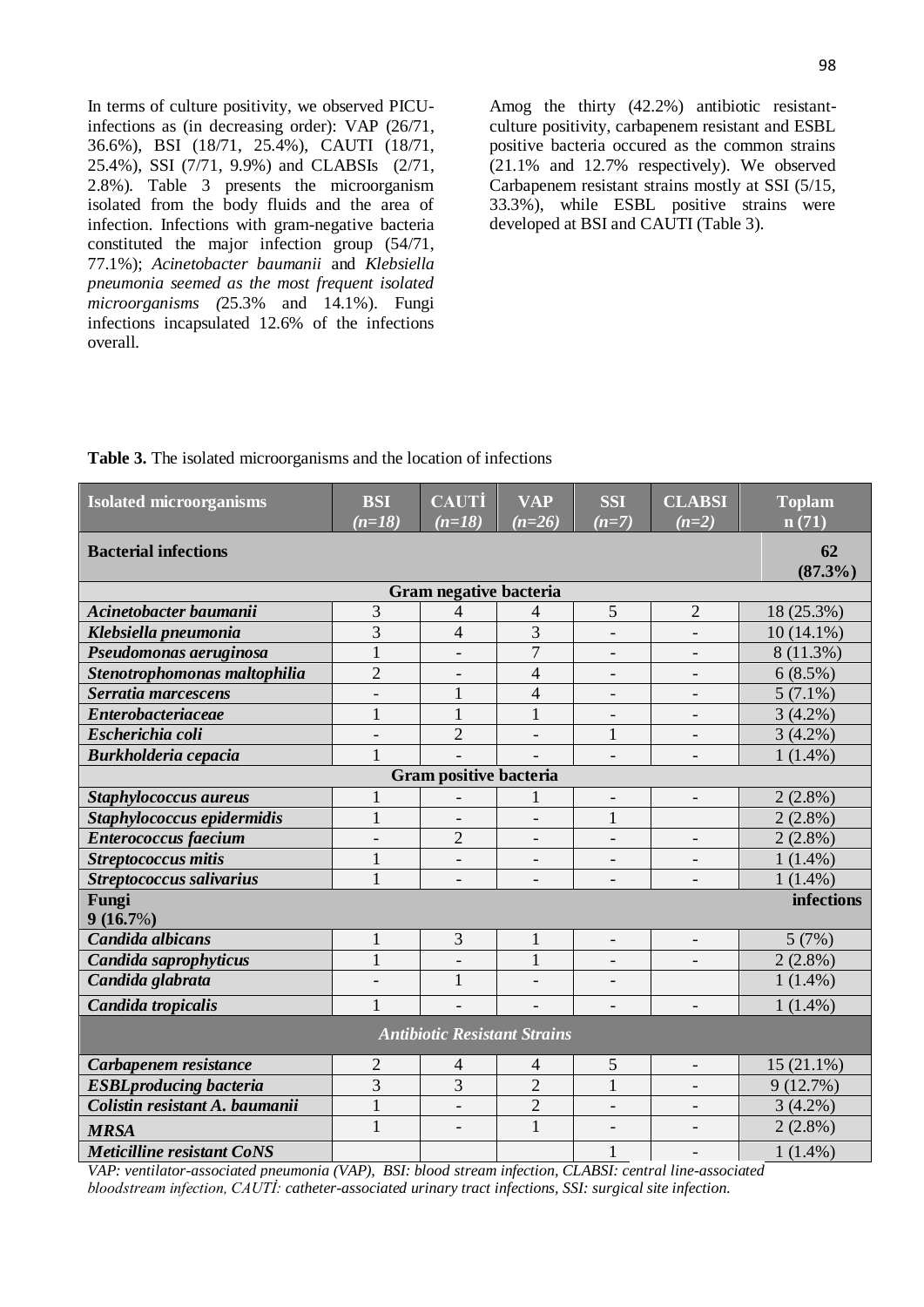In terms of ventilator-associated events, the mean intubation length was 17.5±5.4 days.<br>Pseudomonas aeruginosa ve Acinetobacter *Pseudomonas aeruginosa* ve *Acinetobacter baumanii* were the most common bacterias reproduced at tracheal aspirates (Table 3). For the resistance strains, Colistin–resistant *Acinetobacter baumanii* demonstrated the most prominent resistant strain at a rate of 50%, followed by Carbapenem-resistant strains (15.4%). Colistinresistant strains seemed to have an escalating trend especially in 2018, on the contrary the frequency of carbapenem-resistant strains have declined over ther years (Table 4). The locations of antibotic resistant infections for *Colistinresistant Acinetobacter baumanii and ESBL*  *positive Klebsiella pneumonia* were identified as BSI and CLABSI.

Length of PICU stay and hospitalization were  $38.1 \pm 27.6$  days and  $42.2 \pm 27.6$  days respectively. Twelve children died of infections (21.4%). Age less than five years and higher PRISM-3 scores were assciated with mortality (p=0.004 and p<0.001). Those who died had longer intubation, PICU stay and hospitalization periods with significant nasogastric tube insertion rates (in following order,  $p=0.007$ ,  $p=0.010$ ,  $p=0.045$ , p=0.001)(Table 5).

|                                   | 2014                     | 2015                     | 2016                     | 2017                     | 2018                     | $(n=71)$     |
|-----------------------------------|--------------------------|--------------------------|--------------------------|--------------------------|--------------------------|--------------|
| Bacteria $(n=62)$                 |                          |                          |                          |                          |                          |              |
| <b>Gram Negative Bacteria</b>     |                          |                          |                          |                          |                          |              |
| Acinetobacter baumanii            |                          |                          | 7                        | $\overline{\phantom{a}}$ | $\overline{\mathcal{A}}$ | 18 (25.3%)   |
| Klebsiella pneumonia              | $\overline{2}$           | 1                        | $\mathbf{1}$             | 3                        | 3                        | $10(14.1\%)$ |
| Pseudomonas aeruginosa            | 5                        | $\mathbf{1}$             | $\mathbf{1}$             | 1                        |                          | 8 (11.3%)    |
| Stenotrophomonas maltophilia      | $\overline{2}$           | $\overline{2}$           |                          | 1                        | 1                        | 6(8.5%)      |
| Serratia marcescens               | $\overline{2}$           | $\mathbf{1}$             | $\mathbf{1}$             | $\mathbf{1}$             |                          | $5(7.1\%)$   |
| <b>Enterobacteriaceae</b>         | $\overline{\phantom{0}}$ | $\overline{2}$           | $\overline{\phantom{a}}$ | $\mathbf{1}$             | $\theta$                 | $3(4.2\%)$   |
| Escherichia coli                  | $\overline{2}$           |                          |                          | $\mathbf{1}$             |                          | $3(4.2\%)$   |
| Burkholderia cepacia              |                          |                          |                          | $\mathbf{1}$             |                          | $1(1.4\%)$   |
| <b>Gram Positive Bacteria</b>     |                          |                          |                          |                          |                          |              |
| Staphylococcus aureus             |                          |                          | 1                        | $\overline{\phantom{a}}$ | $\mathbf{1}$             | $2(2.8\%)$   |
| Staphylococcus epidermidis        | $\mathbf{1}$             |                          |                          | $\mathbf{1}$             |                          | $2(2.8\%)$   |
| Enterococcus faecium              | $\overline{\phantom{0}}$ | $\overline{\phantom{0}}$ |                          | $\overline{2}$           |                          | $2(2.8\%)$   |
| Streptococcus mitis               | $\overline{\phantom{0}}$ |                          | $\overline{\phantom{0}}$ | $\overline{\phantom{a}}$ | 1                        | $1(1.4\%)$   |
| Streptococcus salivarius          | $\overline{a}$           | $\overline{\phantom{0}}$ | $\overline{\phantom{a}}$ | $\overline{\phantom{a}}$ | $\mathbf{1}$             | $1(1.4\%)$   |
| Fungi infections $(n:9)$          |                          |                          |                          |                          |                          |              |
| Candida albicans                  | $\overline{2}$           | $\overline{2}$           | $\overline{\phantom{a}}$ | $\mathbf{1}$             | $\overline{\phantom{0}}$ | $5(7.0\%)$   |
| Candida saprophyticus             | $\mathbf{1}$             | $\mathbf{1}$             | $\overline{\phantom{a}}$ |                          |                          | $2(2.8\%)$   |
| Candida glabrata                  | $\overline{\phantom{0}}$ |                          |                          |                          | 1                        | $1(1.4\%)$   |
| Candida tropicalis                | $\mathbf{1}$             |                          |                          |                          |                          | $1(1.4\%)$   |
| <b>Antibiotic Resistance</b>      |                          |                          |                          |                          |                          |              |
| Carbapenem resistance             |                          | $\overline{4}$           | 6                        | $\overline{2}$           | 2                        | $15(21.1\%)$ |
| <b>ESBLproducing bacteria</b>     | $\overline{4}$           | $\overline{\phantom{0}}$ | $\overline{\phantom{a}}$ | $\overline{2}$           | 3                        | 9(12.7%)     |
| Colistin resistant A. baumanii    |                          | $\mathbf{1}$             |                          |                          | $\overline{2}$           | $3(4.2\%)$   |
| <b>MRSA</b>                       |                          |                          |                          | $\mathbf{1}$             | $\mathbf{1}$             | $2(2.8\%)$   |
| <b>Meticilline resistant CoNS</b> |                          |                          |                          | $\mathbf{1}$             |                          | $1(1.4\%)$   |

**Table 4.** The isolated microorganisms over the past five years

**Table 5.** The demographics and the intensive care interventions according to mortality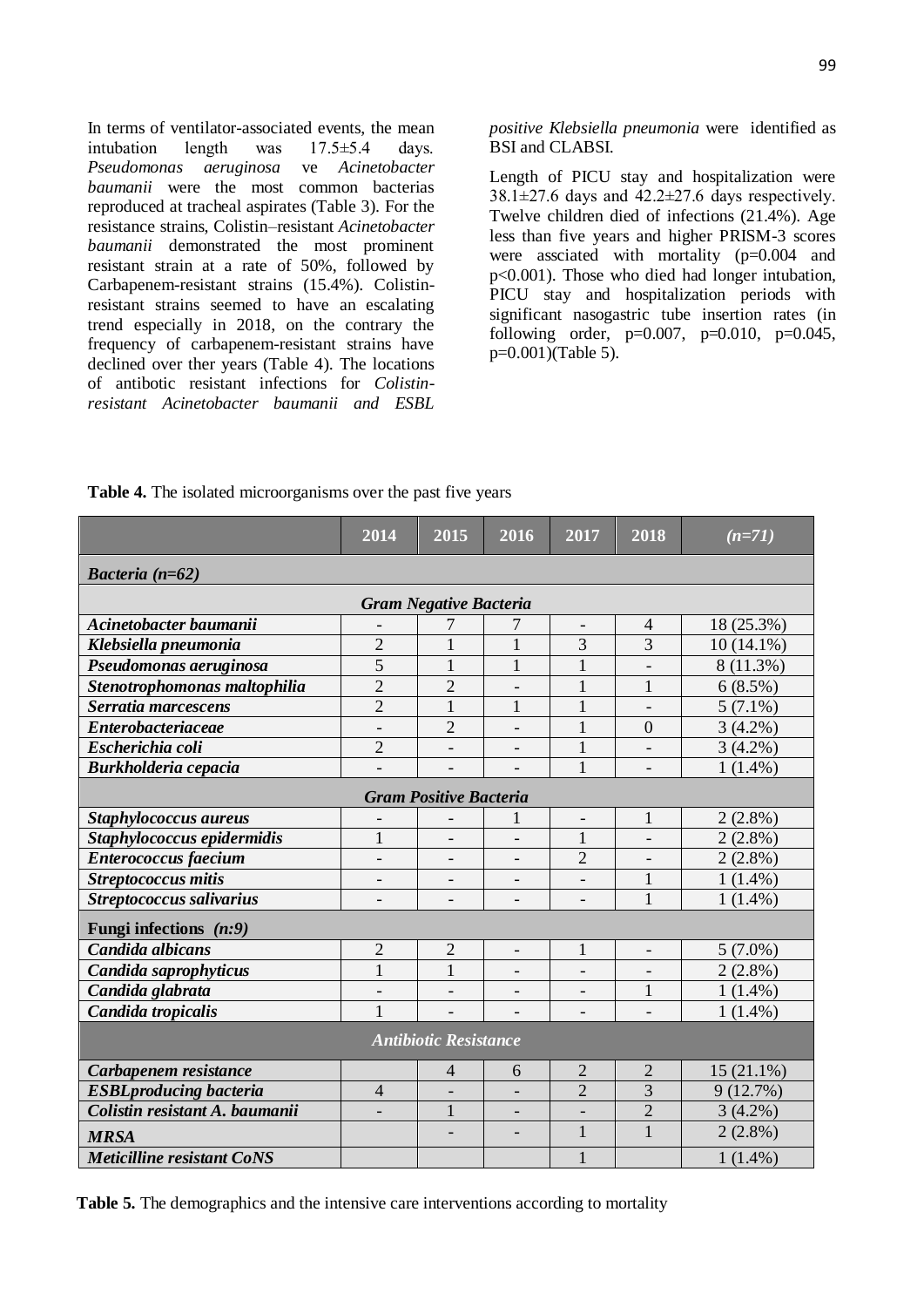| <b>Variable</b>                                                      | <b>Survivors</b><br>$(n=44)$                                  | <b>Non-survivors</b><br>$(n=12)$                     | $\boldsymbol{p}$ |  |  |  |
|----------------------------------------------------------------------|---------------------------------------------------------------|------------------------------------------------------|------------------|--|--|--|
| <b>Gender</b><br><b>Male</b><br>Female                               | 24 (54.5%)<br>20 (45.5%)                                      | 9(75%)<br>3(25%)                                     | 0.202            |  |  |  |
| <b>Underlying chronical</b><br>condition                             | 33 (75%)                                                      | $10(83.3\%)$                                         | 0.210            |  |  |  |
| <b>Multiple culture positivity</b>                                   | 12(27.3%)                                                     | 6(50%)                                               | 0.135            |  |  |  |
| Age (months), median (min-<br>max)                                   | $15.50(1-197)$                                                | $12(2-197)$                                          | 0.562            |  |  |  |
| Age groups<br>1 month - 5 years<br>$6 - 10$ years<br>$11 - 17$ years | 29 (65.9%)<br>$7(15.9\%)$<br>8 (18.2%)                        | 8(66.7%)<br>$1(8.3\%)$<br>3(25%)                     | 0.004            |  |  |  |
| Years<br>2018<br>2017<br>2016<br>2015<br>2014                        | 8 (18.2%)<br>$5(11.4\%)$<br>6(13.6%)<br>11(25%)<br>14 (31.8%) | 2(16.7%)<br>$1(8.3\%)$<br>3(25%)<br>3(25%)<br>3(25%) |                  |  |  |  |
| <b>PRISM-3 score</b> (mean±SD)                                       | $12.65 \pm 3.22$                                              | $36.25 \pm 5.17$                                     | < 0.001          |  |  |  |
| <b>Length of PICU stay</b><br>$(days)$ (mean $\pm SD$ )              | 31.54±24.67                                                   | 54.91±28.87                                          | 0.010            |  |  |  |
| <b>Length of hospitalization</b><br>$(days)$ (mean $\pm SD$ )        | $37.0 \pm 25.85$                                              | 54.91±28.87                                          | 0.045            |  |  |  |
| <b>PICU</b> interventions                                            |                                                               |                                                      |                  |  |  |  |
| <b>Endotracheal intubation</b>                                       | $26(59.1\%)$                                                  | 12 (100%)                                            | 0.007            |  |  |  |
| <b>Central venous</b><br>catheterization                             | 24 (54.5%)                                                    | $6(50\%)$                                            | 0.780            |  |  |  |
| Nasogastric tube insertion                                           | 11(25%)                                                       | 9(75%)                                               | 0.001            |  |  |  |
| <b>Urinary tract catheterization</b>                                 | 10(22.7%)                                                     | 5(41.7%)                                             | 0189             |  |  |  |
| <b>Tracheostomy</b>                                                  | $7(15.9\%)$                                                   | 3(25%)                                               | 0.466            |  |  |  |
| <b>Total parenteral nutrition</b>                                    | $4(9.1\%)$                                                    | 3(25%)                                               | 0.140            |  |  |  |
| <b>Gastric motility inhibitors</b>                                   | $2(6.8\%)$                                                    | 2(16.7%)                                             | 0.289            |  |  |  |
| <b>Gastrostomy</b>                                                   | 1(2.3%)                                                       |                                                      |                  |  |  |  |
| <b>Chest tube insertion</b>                                          | 1(2.3%)                                                       |                                                      |                  |  |  |  |

# **DISCUSSION**

Hospital associated infection was first described in 1843 by Oliver Wendell Holmes. He proposed, the fever in postpuerperal women occurred due to

lack of hand hygiene of the medical stuff  $\frac{7}{1}$ . In the past decade, the term has shifted to health-care associated infection and many attempts have been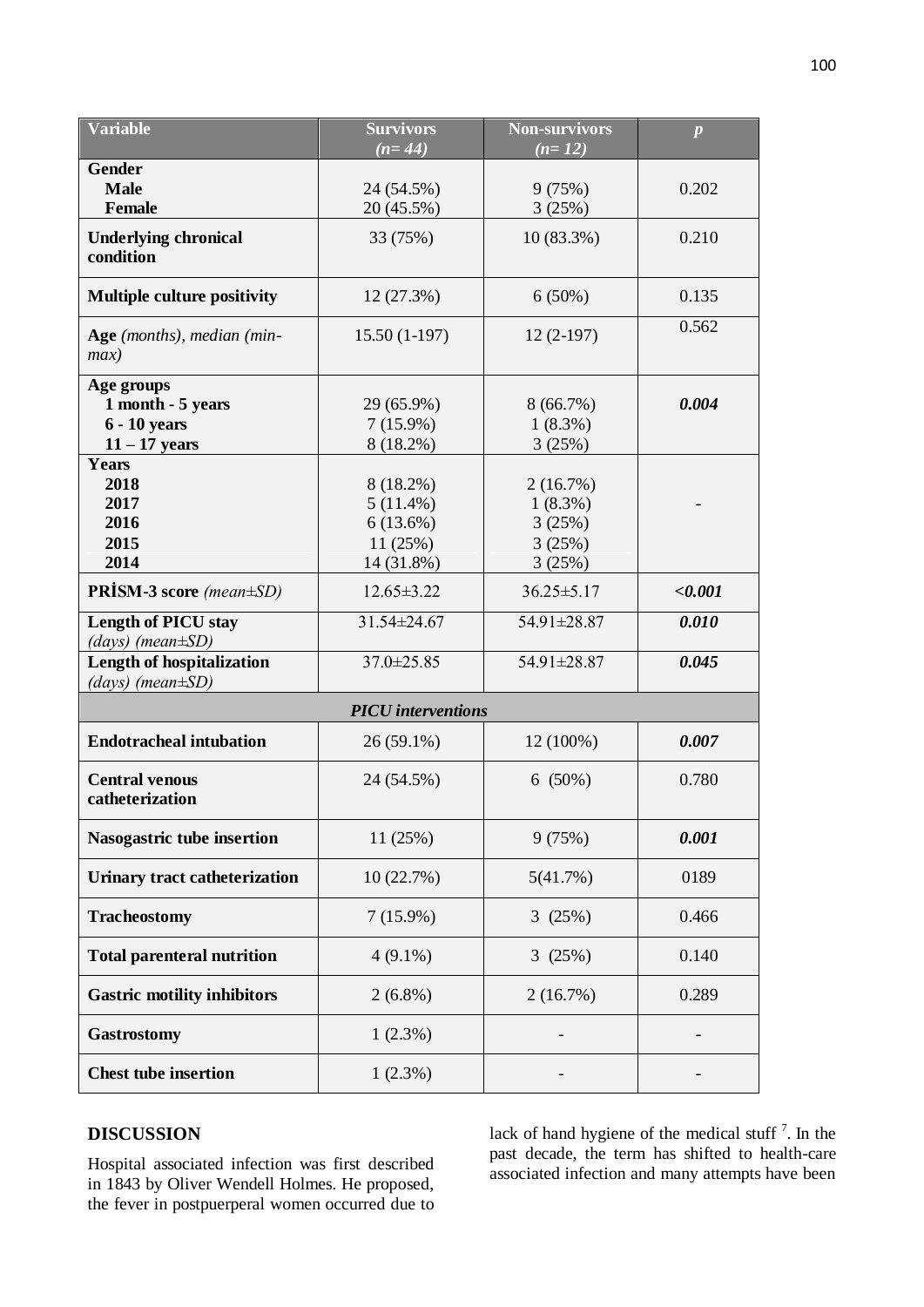implemented by the health care stuff to decline the nasocomial infections all over the world $6$ .

HAI prolongs the hopitalization period and increase the health-care related expenses<sup>8</sup>. In addition of chronical underlying disease of the critically ill child, administration of widespectrum antibiotics, invasive procedures such as central venous catheterization, urinary tract catheterization, invasive mechanical ventilation and prolonged hospital admission increase the the odds of HAI ratio by 5-10 times at intensive care  $units<sup>8,9</sup>$ .

The importance of local PICU surveillance for prevention of HAI have been well documented in "The Study of the Efficacy of Nosocomial Infection Control and Prevention'  $(SENIC)^{10}$  This study demonstrated the successfull decline in nasocomial infections in presence of appropriate prevention protocols. Therefore, each health-care facility should study on their own local survaillance protocols, determine the profile of prominent microorganisms with resistant strains and arrange the antibiotherapy accordingly. We also constituted our survaillance protocol with the collaboration of the infection control committee.

Numerous articles regarding HAI rates at intensive care units in Turkey have been published over ther years<sup>11-14</sup>; however those encompassing the pediatric ICUs are limited. The HAI incidence vary greatly between 2.36% and 37% depending on the survaillance methods, health-care stuff and infection prevention protocols<sup>5,11-14</sup>. Celiloglu et al. documented the five years HAI rate as 2.36% (60/2545 patients)<sup>11</sup>; on the contrary the incidence was described as 32.7% at the report of Anil et  $al^5$ , which was significantly higher than the latter.

We detected the VAP incidence as 36.6%, followed by BSI (25.4%) and CAUTI (25.4%), SSI (9.9%) and CLABSI (2.8%). A point prevalance study conducted in 2015, had appointed the upper respiratroy tract infections and BSI as the most frequent HAI subgroups  $(23.5\%, 11.6\%)^{12}$ . We documented the most common source of HAI as VAP, similar to the study of Akyıldız et al $^{13}$ .

*Pseudomonas, Klebsiella* ve *Acinetobacter* strains have replaced *S. Aureus* by means of frequent bacterias in the past decade<sup>15,16</sup>. The results of this study were concardant with literature; we observed gram negative bacterias (77.1%), specifically *Acinetobacter baumanii (25.3%), Klebsiella pneumonia (14.1%)* and *Pseudomonas aeruginosa (11.3%)* as the prominent bacteria strains. *Pseudomonas aeruginosa* and *Acinetobacter baumanii* are responsible for majority of VAP in several studies<sup>12,13</sup>. Therefore, in case of ampiric antibiotherapy decision for moderate / severe PICU infections, the antibiotic choice should cover the gram negative bacteria with anti-pseudomonal activity.

The microorganism strains and antiobiotic resistance might change over the years. Infections with resistant strains of gram negative bacterias have an escalating trend at intensive care units $5,11 13$ . The antibiotic resistance occurred as  $42.2\%$  in the present study; of them 21.1% presented carbapenem resistant strains, while 12.5% had ESBL positivity. The search of the infection site for resistant strains demonstrated the carbapenemresistance mostly observed at SSI (5/15, 33.3%) and ESBL positivity at BSI and CAUTI equally (16,6% for each infection site). Celiloğlu documented *Pseudomonas aeruginosa and Klebsiella Pneumoniae* as the most frequent bacterias with carbapenem resistance of 65% and 56% respectively<sup>11</sup>. Our observations on colistin resistant *Acinetobacter baumannii* infections were lower than expected  $(16.6\%)^{12,13}$ . The intriguing point in the present study was the observation of resistant strains in *Staphylococcus aureus*  (MRSA:100%) and *meticilline resistant CoNS bacterias* (50%). The rates of resistant strains at VAP were 50% for colistin-resistant *Acinetobacter baumanii* and 15.4% for carbapenem resistant infections.

The infection outcome over the past five years demonstrates a general incline at Colistinresistance and a decline at Carbapenem-resistance. Extensive administration of antibiotics at intensive care units results in antibiotic resistant bacteria colonization and infections. Hence, the treatment of such children have become more challenging with significant mortality rates. Despite the advances in antibiotherapy, the mortality rates are varying between 9% and 80% 11,13,14. Twelve children died of infections (HAI mortality rate: 21.4%). Age less than five years, higher PRISM-3 score, longer intubation, frequent nasogastric tube insertion were associated with mortality in this study. The mentioned risk factors were similar to those reported in literature<sup>17-19</sup>.

### **CONCLUSION**

Health-care associated infections remain to be a major problem all around the world. What we can do to overcome this challenge is, to initiate local survaillance protocols, educate the health-care stuff on hand hygiene, enforce appropriate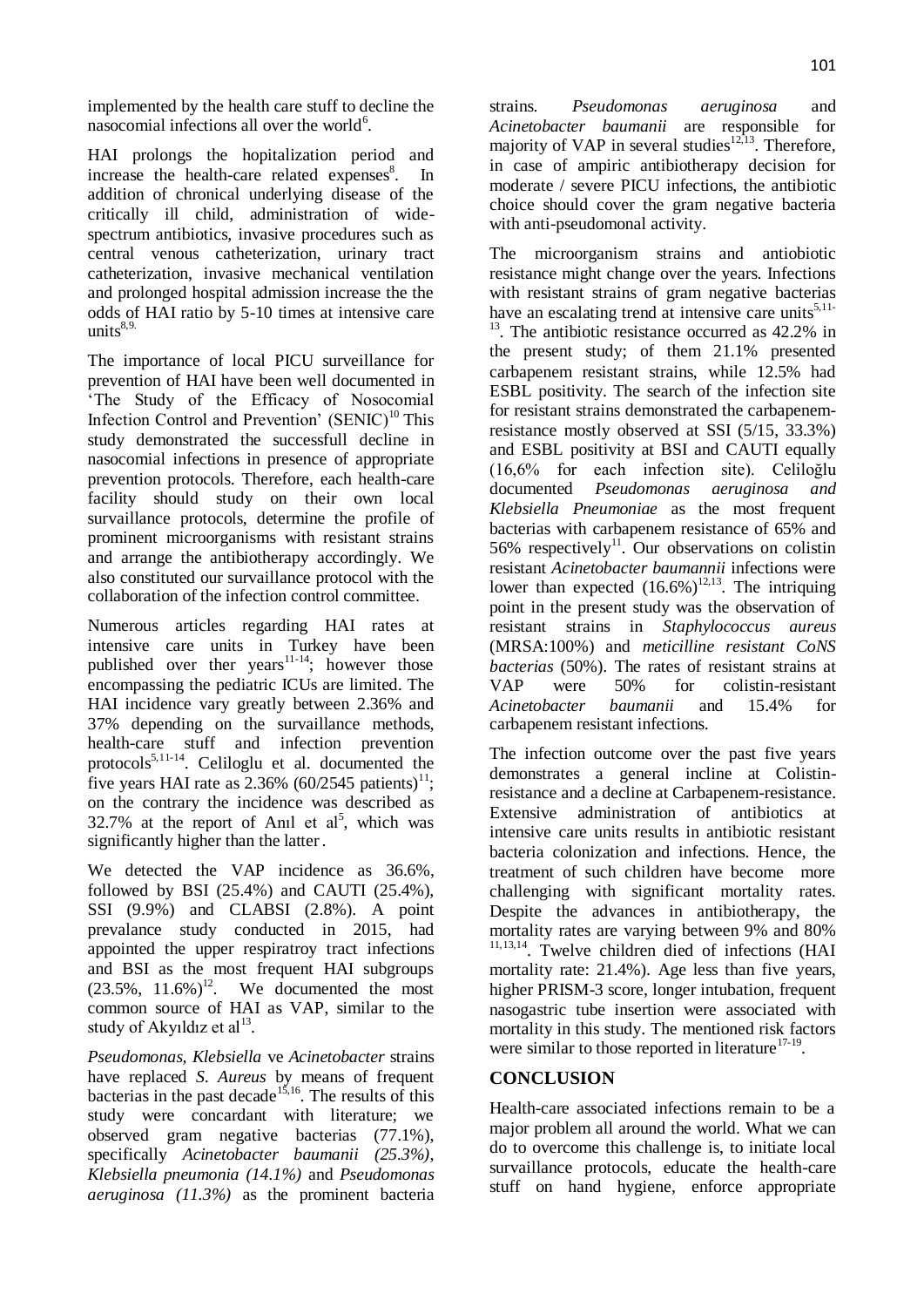isolation tactics and practice wise antibotic administration.

### **REFERENCES**

1. Furue M, Kadono T. Bullous pemphigoid: What's ahead? J Dermatol. 2016 ;43:237-40.

2. Kershenovich R, Hodak E, Mimouni D. Diagnosis and classification of pemphigus and bullous pemphigoid. Autoimmun Rev. 2014;13:477-81.

3. Akay BN, Bodamyalı P, Şanlı H, Akyol A. 10-Year Observation of Bullous Pemphigoid Patients. Turkderm 2010; 44: 61-4.

4. Schmidt E, Zillikens D. Pemphigoid diseases. Lancet. 2013;381:320-32.

5. Marzano AV, Tedeschi A, Fanoni D, et al. Activation of blood coagulation in bullous pemphigoid: role of eosinophils, and local and systemic implications. Br J Dermatol. 2009;160:266-72.

6. Bancroft AJ, Abel EW, Mclaren M, Belch JJ. Mean platelet volume is a useful parameter: a reproducible routine method using a modified Coulter thrombocytometer. Platelets. 2000;11:379-87.

7. Park Y, Schoene N, Harris W. Mean platelet volume as an indicator of platelet activation: methodological issues. Platelets 2002; 13: 301–306.

8. Polat M, Bugdayci G, Kaya H, Oğuzman H. Evaluation of neutrophil-to-lymphocyte ratio and platelet-to lymphocyte ratio in Turkish patients with chronic plaque psoriasis. Acta Dermatovenerol Alp Pannonica Adriat. 2017;26: 97-100.

9. Rifaioglu EN, Sen BB, Ekiz Ö, Dogramaci AC. Mean platelet volume and eosinophilia relationship in patients with bullous pemphigoid. Platelets.2014;25:264-7.

10. Ozer I, Balevi S, Ataseven A. Can Neutrophil/Lymphocyte Ratio Be Used As a Marker in the Diagnosis of Bullous Pemphigoid? Selcuk Med J 2018;34: 65-69.

11. Baum S, Sakka N, Artsi O, Trau H, Barzilai A. Diagnosis and classification of autoimmune blistering diseases. Autoimmun Rev 2014;13:482-9.

12. Ekiz Ö, Şen BB, Rifaioğlu EN, et al. Three-year observation of the patients with bullous pemphigoid: 29 cases. Turkderm 2013;47:205-8.

13. Yazıcı S, Başkan EB, Tunalı Ş, Aydoğan K, Sarıcaoğlu H. Kliniğimizde takip edilen kırk-altı büllöz pemfigoid olgusunun retrospektif analizi.Turkderm 2016;50:114-8.

14. Tan SK, Tay YK. Bullous pemphigoid: Profile and outcome in a series of 100 cases in Singapore. J Dermatol Dermatol Surg 2018;22:12-5.

15. Kızılyel O, Elmas ÖF, Bilen H, et al. Bullous pemphigoid in Erzurum: A 10 year retrospective study. Turkderm 2015; 49: 66-9.

16. Ong E, Goldacre R, Hoang U, Sinclair R, Goldacre M. Associations between bullous pemphigoid and primary malignant cancers: an English national record linkage study, 1999-2011. Arch Dermatol Res 2014;306:75- 80.

17. Marzano AV, Tedeschi A, Spinelli D, et al. Coagulation activation in autoimmune bullous diseases. Clin Exp Immunol. 2009;158:31-6.

18. Schmidt E, Della Torre R, Borradori L. Clinical features and practical diagnosis of bullous pemphigoid. Dermatol Clin 2011;29:427-38.

19. Ameglio F, D"Auria L, Bonifati C, et al. Cytokine pattern in blister fluid and serum of patients with bullous pemphigoid: Relationships with disease intensity. Br J Dermatol 1998;138:611-4.

20. Gökmen F, Akbal A, Reşorlu H, et al. Neutrophil-Lymphocyte Ratio Connected to Treatment Options and Inflammation Markers of Ankylosing Spondylitis. J Clin Lab Anal. 2015;29:294-8.

21. Sen BB, Rifaioglu EN, Ekiz O, et al. Neutrophil to lymphocyte ratio as a measure of systemic inflammation in psoriasis. Cutan Ocul Toxicol.2014;33:223-7.